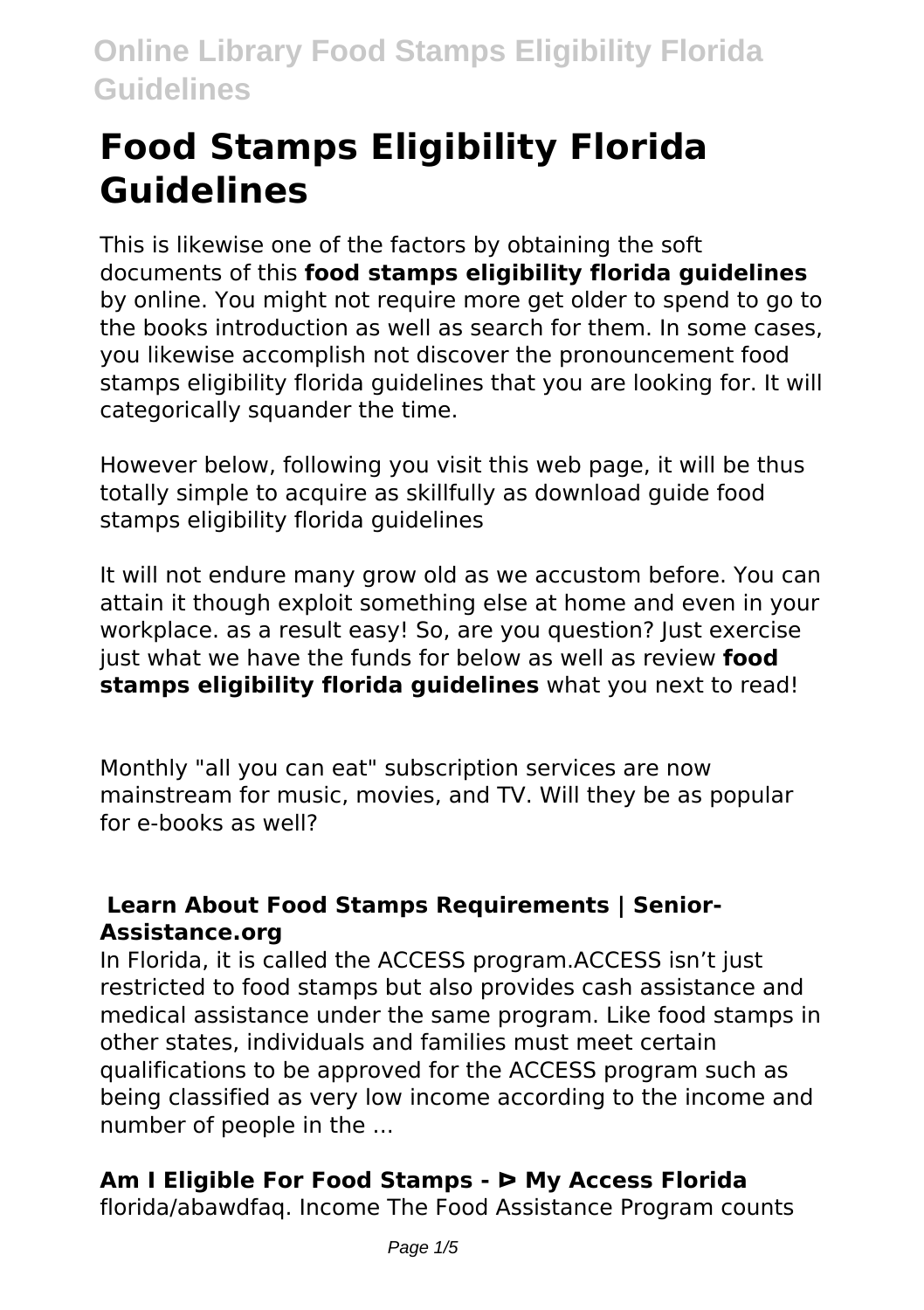most types of income to see if a household is eligible. Households must have their total monthly gross income compared to a percentage of the federal poverty level. Gross income means a household's total income before deductions, not counting money we can exclude.

#### **FOOD STAMP PROGRAM - Florida Department of Children and ...**

The federal food stamp program is now called the Supplemental Nutrition Assistance Program (SNAP). SNAP is the largest domestic program available to nutritional assistance, and it is available for low-income individuals and families that meet the eligibility requirements.

#### **Florida Food Assistance Program (SNAP) | Benefits.gov**

Food Stamps or Supplemental Nutrition Assistance Program (SNAP) Benefits have very strict eligibility requirements and the Florida program is no exception. Before you apply for the food assistance, you have to make sure you meet all the criteria before applying, so that you are sure you will be approved if your application is filed correctly and on time.

#### **Food Stamps Eligibility - SNAP Program Eligibility Help**

Food Assistance Program Program Description The Food Assistance Program helps people with low income buy food they need for good health. The U.S. Department of Agriculture (USDA) estimates how much it costs to buy food to prepare nutritious, low-cost meals and determines the amount of food assistance benefits an individual or family receives.

#### **FOOD STAMP PROGRAM - Florida Department of Children and ...**

Most families and individuals who meet the program's income guidelines are eligible for the Supplemental Nutrition Assistance Program (SNAP, formerly the Food Stamp Program). The size of a family's SNAP benefit is based on its income and certain expenses. This paper provides a short summary of SNAP eligibility and benefit calculation rules.

### **Food Stamp Eligibility in Florida | Fresh EBT**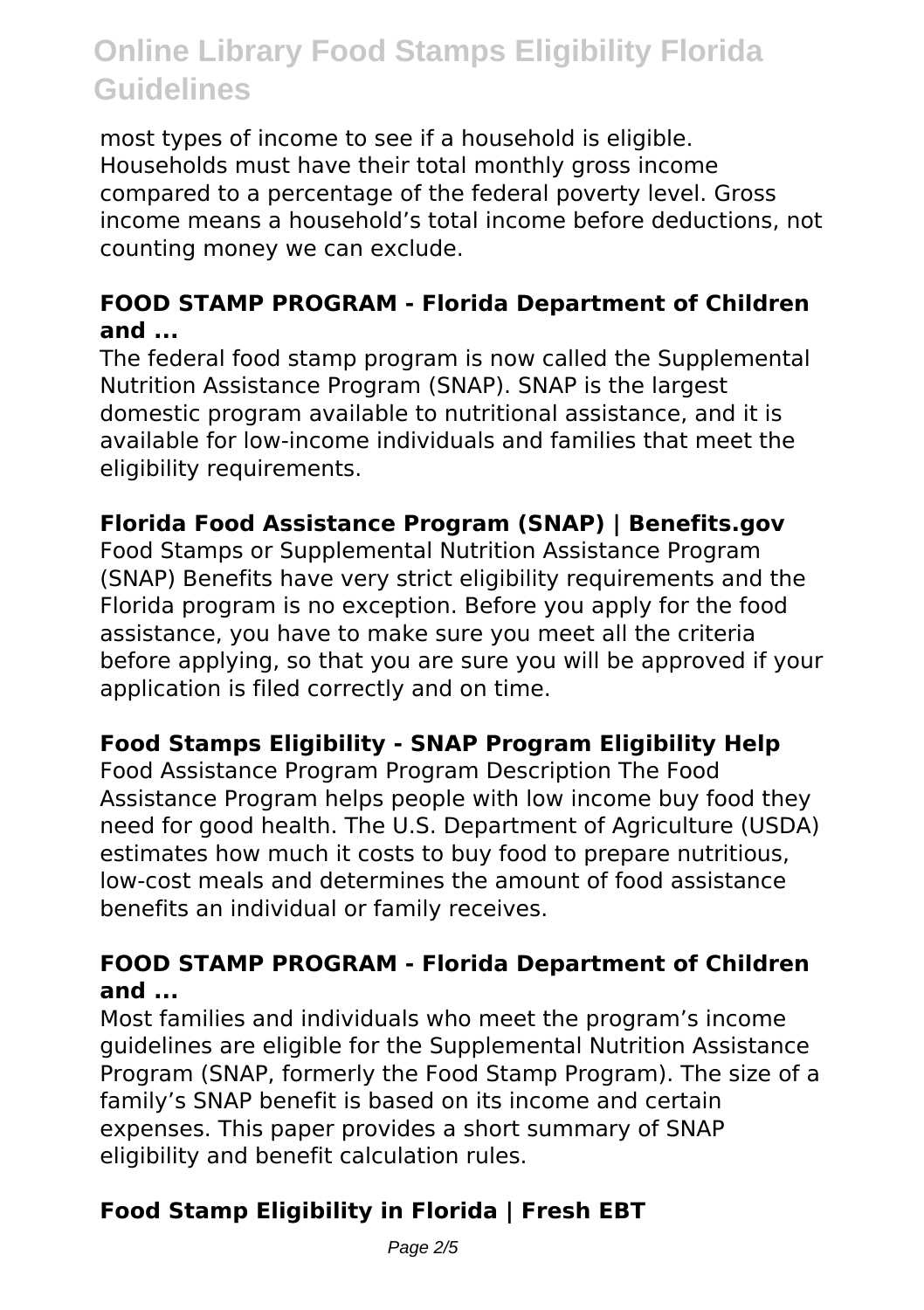Florida Food Stamps Eligibility Guidelines. Proof of Identity – Applicants must provide proof of their identity to show that they are the person they claim to be.. Work Rules – If you are between the ages of 18-50 and are healthy, you must work at least 20 hours a week to receive Food Stamps. If you are not working or participating in a workfare program, then you can only receive Food ...

#### **A Quick Guide to SNAP Eligibility and Benefits | Center on ...**

You may be eligible to receive SNAP benefits within 7 days of your application date if you meet additional requirements. For example, if your household has less than \$100 in liquid resources and \$150 in monthly gross income, or if your household's combined monthly gross income and liquid resources are less than what you pay each month for rent or mortgage and utilities expenses.

#### **Florida Food Stamps Income Limit 2020 - Smarter Florida**

Child care, housing costs, child support and medical expenses are allowable deductions and will be not be applied to the gross income amount for eligibility for Food Stamps. – Requirements for Residency– All families or individuals applying for Food Stamps must reside in the state of Florida.

#### **Learn About Florida Food Stamps Requirements | my-food ...**

To get SNAP benefits, you must apply in the state in which you currently live and you must meet certain requirements, including resource and income limits.. Most SNAP eligibility rules apply to all households, but there are some special rules for households with elderly or disabled members that are described here.

#### **Learn About Florida Food Stamps | my-food-stamps.org**

About ACCESS. Welcome to Florida Department of Children and Families Automated Community Connection to Economic Self Sufficiency (ACCESS). The ACCESS Florida system allows customers to connect with their public assistance information 24/7, through the online application and MyACCESS Account.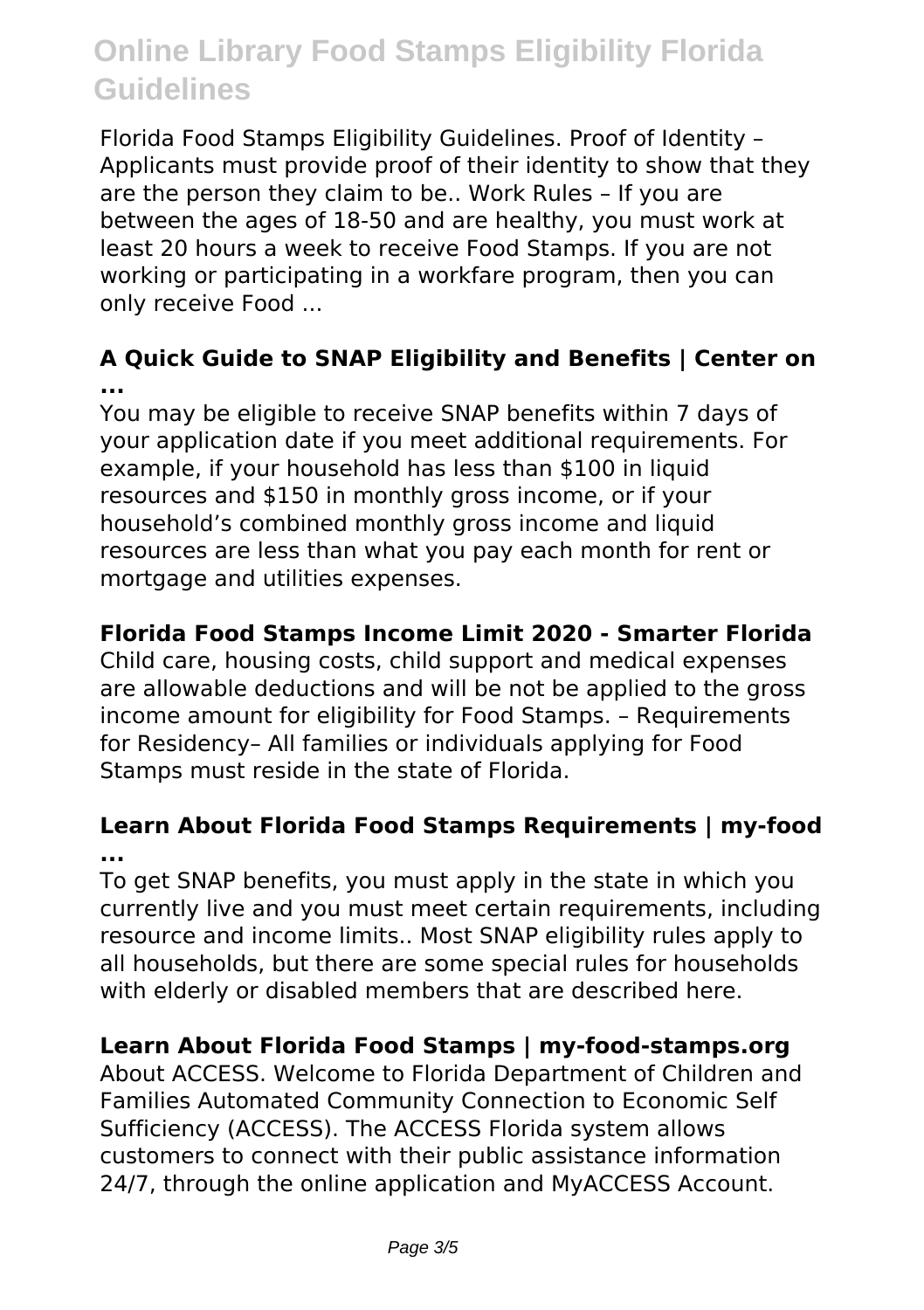#### **Food Stamp Program Eligibility | Division of Family ...**

Read on to learn more about the food stamps program in Florida. Learn About Florida Food Stamps Requirements. The main food stamp qualification is based on your household's income and size. In order to have SNAP eligibility in Florida, your household must meet the SNAP income guidelines for both gross and net monthly income.

#### **SNAP Special Rules for the Elderly or Disabled | USDA-FNS**

Food Stamps Program Requirement Information. Eligibility for Food Stamps depends upon a number of factors. To qualify, applicants must meet personal and financial requirements specified by the program. Income guidelines allow the state to identify and offer benefits to households in need.

#### **Learn About Requirements For Food Stamps - Family and ...**

Financial requirements are broken into two components: income and resources. You are considered financially eligible for the Food Stamp Program if both income and resource requirements are met. Household Income: All available income for all members of your household is counted when we determine your eligibility

for Food Stamp benefits.

#### **Access Florida - Florida Department of Children and Families**

To see if you meet the food stamps requirements, your state benefits office will ask you for an interview, which is where your eligibility will be decided. If a caseworker determines that your income, resources, citizenship and other qualifications are valid, you should be approved for benefits.

#### **Food Stamps Eligibility Florida Guidelines**

Food stamp eligibility is complicated, and the rules change often. This page is a good starting point, but the best way to find out if you're eligible for food stamps is to apply for them. If you have a general question that we haven't answered here, let us know. Join our newsletter for important EBT updates.